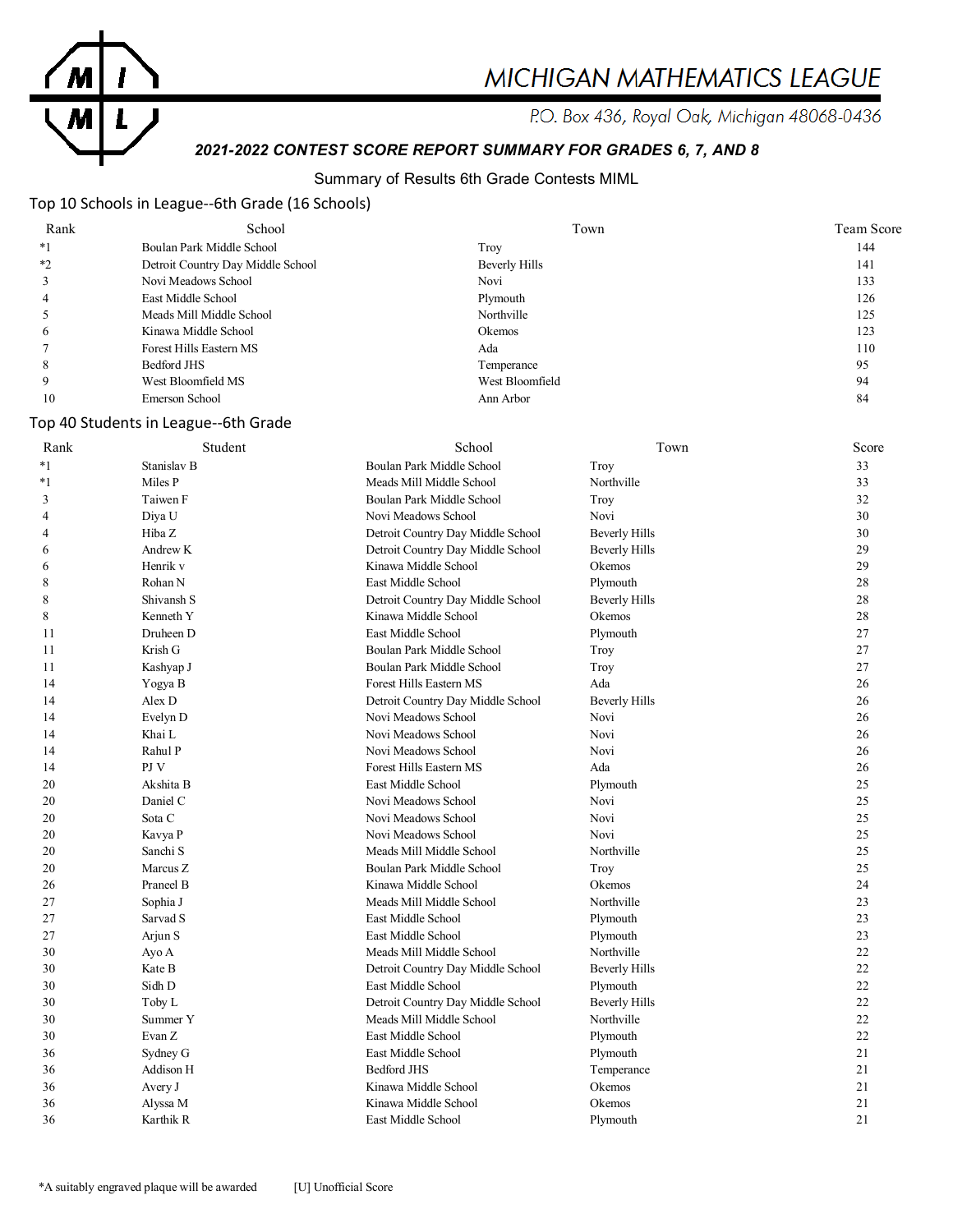### Summary of Results 6th Grade Contests MIML Regional Standings

#### **Ingham, Jackson, Kent, Macomb, Monroe, Oakland, Washtenaw, Wayne**

Top Schools in Region

| Rank | School                            | Town          | Team Score |
|------|-----------------------------------|---------------|------------|
|      | Boulan Park Middle School         | Troy          | 144        |
|      | Detroit Country Day Middle School | Beverly Hills | 141        |
|      | Novi Meadows School               | Novi          | 133        |
|      | East Middle School                | Plymouth      | 126        |

Top Students in Region

| Rank | Student     | School                            | Town          | Score |
|------|-------------|-----------------------------------|---------------|-------|
|      | Stanislav B | Boulan Park Middle School         | Troy          | 33    |
|      | Miles P     | Meads Mill Middle School          | Northville    | 33    |
|      | Taiwen F    | Boulan Park Middle School         | Troy          | 32    |
|      | Diya U      | Novi Meadows School               | Novi          | 30    |
|      | Hiba Z      | Detroit Country Day Middle School | Beverly Hills | 30    |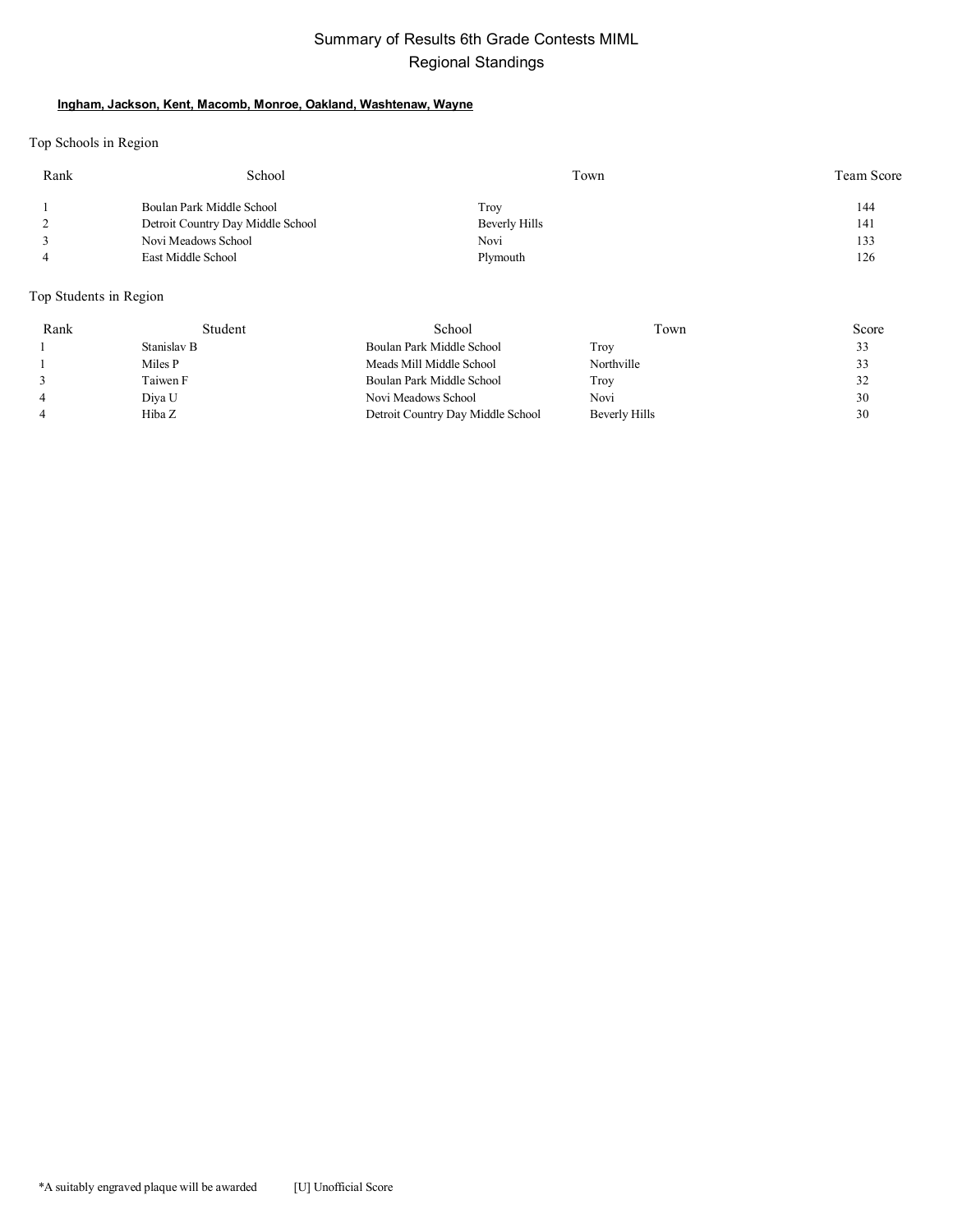### Summary of Results 7th Grade Contests MIML

# Top 8 Schools in League--7th Grade (11 Schools)

| Rank | School                            | Town            | Team Score |
|------|-----------------------------------|-----------------|------------|
| $*1$ | Boulan Park Middle School         | Troy            | 151        |
| $*$  | Detroit Country Day Middle School | Beverly Hills   | 144        |
|      | Meads Mill Middle School          | Northville      | 127        |
|      | Emerson School                    | Ann Arbor       | 118        |
|      | West Bloomfield MS                | West Bloomfield | 100        |
| 6    | Bedford JHS                       | Temperance      | 95         |
|      | Frost Middle School               | Livonia         | 86         |
|      | St. John Lutheran School          | Rochester       | 80         |

# Top 31 Students in League--7th Grade

| Rank | Student     | School                            | Town                 | Score |
|------|-------------|-----------------------------------|----------------------|-------|
| $*1$ | Patricia M  | Boulan Park Middle School         | Troy                 | 33    |
| $*2$ | Kyle W      | Detroit Country Day Middle School | <b>Beverly Hills</b> | 32    |
| 3    | Yashvini G  | Detroit Country Day Middle School | Beverly Hills        | 31    |
| 3    | Michael H   | Detroit Country Day Middle School | <b>Beverly Hills</b> | 31    |
| 3    | Ethan W     | Boulan Park Middle School         | Troy                 | 31    |
| 6    | Xinming L   | Meads Mill Middle School          | Northville           | 30    |
| 6    | Elina S     | Boulan Park Middle School         | Troy                 | 30    |
| 8    | Karthik A   | Emerson School                    | Ann Arbor            | 29    |
| 8    | Anastasia B | Boulan Park Middle School         | Troy                 | 29    |
| 10   | Eric W      | Boulan Park Middle School         | Troy                 | 28    |
| 11   | Ayan A      | Meads Mill Middle School          | Northville           | 27    |
| 12   | Noah S      | Detroit Country Day Middle School | <b>Beverly Hills</b> | 26    |
| 13   | Joshua L    | Emerson School                    | Ann Arbor            | 25    |
| 14   | Tejas K     | Detroit Country Day Middle School | <b>Beverly Hills</b> | 24    |
| 14   | Andrew L    | Emerson School                    | Ann Arbor            | 24    |
| 14   | Jerry N     | Meads Mill Middle School          | Northville           | 24    |
| 17   | Skylar C    | Meads Mill Middle School          | Northville           | 23    |
| 17   | Yuanxi C    | Meads Mill Middle School          | Northville           | 23    |
| 17   | Isha U      | Detroit Country Day Middle School | <b>Beverly Hills</b> | 23    |
| 20   | Jonathan P  | Detroit Country Day Middle School | <b>Beverly Hills</b> | 22    |
| 21   | Helen T     | Frost Middle School               | Livonia              | 21    |
| 22   | Gralon C    | West Bloomfield MS                | West Bloomfield      | 20    |
| 22   | Keyleigh D  | Emerson School                    | Ann Arbor            | 20    |
| 22   | Omar E      | Detroit Country Day Middle School | <b>Beverly Hills</b> | 20    |
| 22   | Teruki I    | West Bloomfield MS                | West Bloomfield      | 20    |
| 22   | Sabrina M   | West Bloomfield MS                | West Bloomfield      | 20    |
| 22   | Maggie M    | Emerson School                    | Ann Arbor            | 20    |
| 22   | Ishana P    | Detroit Country Day Middle School | Beverly Hills        | 20    |
| 22   | Sawyer P    | <b>Bedford JHS</b>                | Temperance           | 20    |
| 22   | Jonathan S  | West Bloomfield MS                | West Bloomfield      | 20    |
| 22   | Jaeden W    | West Bloomfield MS                | West Bloomfield      | 20    |
|      |             |                                   |                      |       |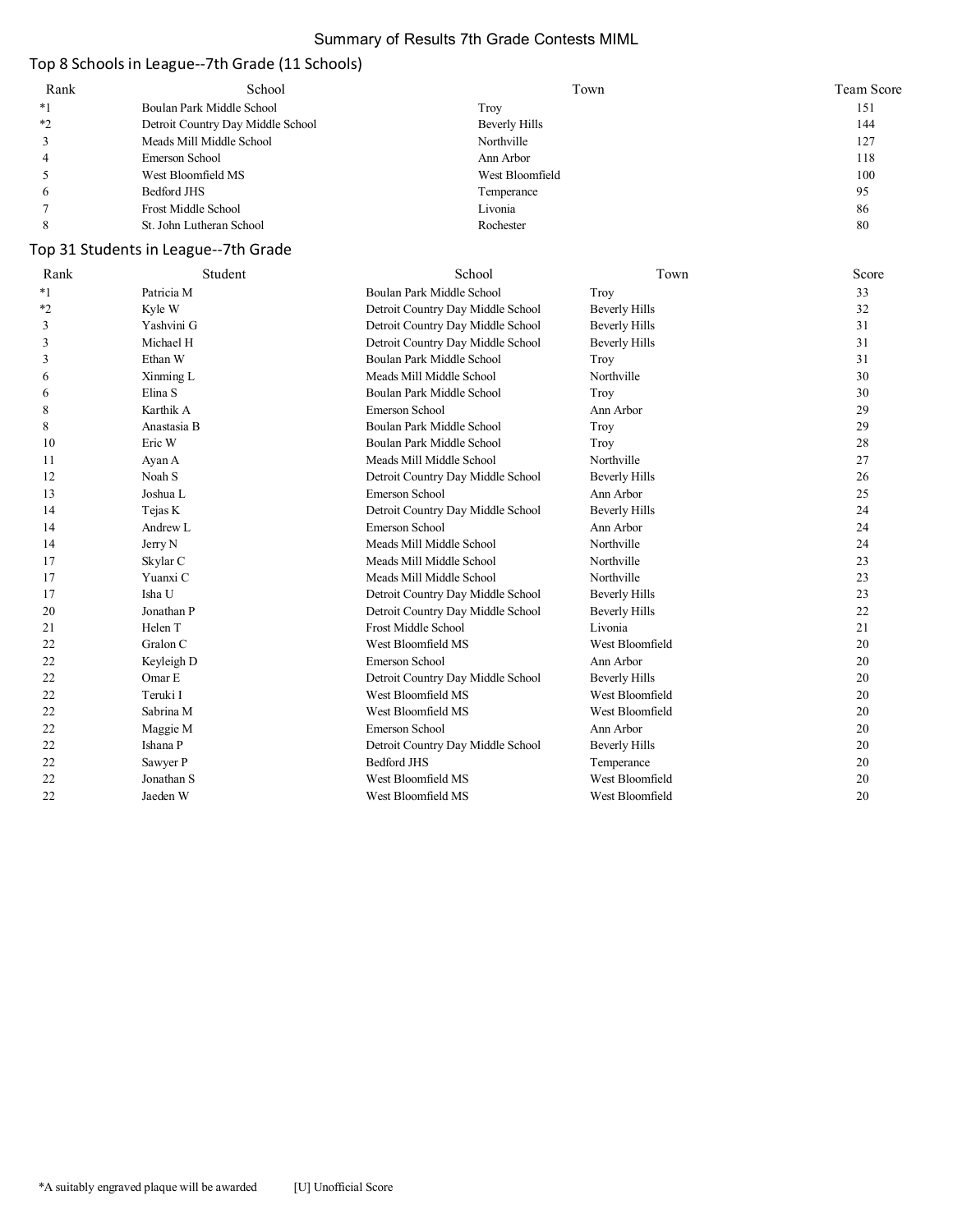### Summary of Results 7th Grade Contests MIML Regional Standings

#### **Ingham, Jackson, Kent, Macomb, Monroe, Oakland, Washtenaw, Wayne**

Top Schools in Region

| Rank | School                            | Town          | Team Score |
|------|-----------------------------------|---------------|------------|
|      | Boulan Park Middle School         | Troy          | 151        |
|      | Detroit Country Day Middle School | Beverly Hills | 144        |
|      | Meads Mill Middle School          | Northville    | 127        |
|      | Emerson School                    | Ann Arbor     | 118        |
|      |                                   |               |            |

### Top Students in Region

| Rank | Student    | School                            | Town          | Score |
|------|------------|-----------------------------------|---------------|-------|
|      | Patricia M | Boulan Park Middle School         | Trov          | 33    |
|      | Kyle W     | Detroit Country Day Middle School | Beverly Hills | 32    |
|      | Yashvini G | Detroit Country Day Middle School | Beverly Hills | 31    |
|      | Michael H  | Detroit Country Day Middle School | Beverly Hills | 31    |
|      | Ethan W    | Boulan Park Middle School         | Troy          | 31    |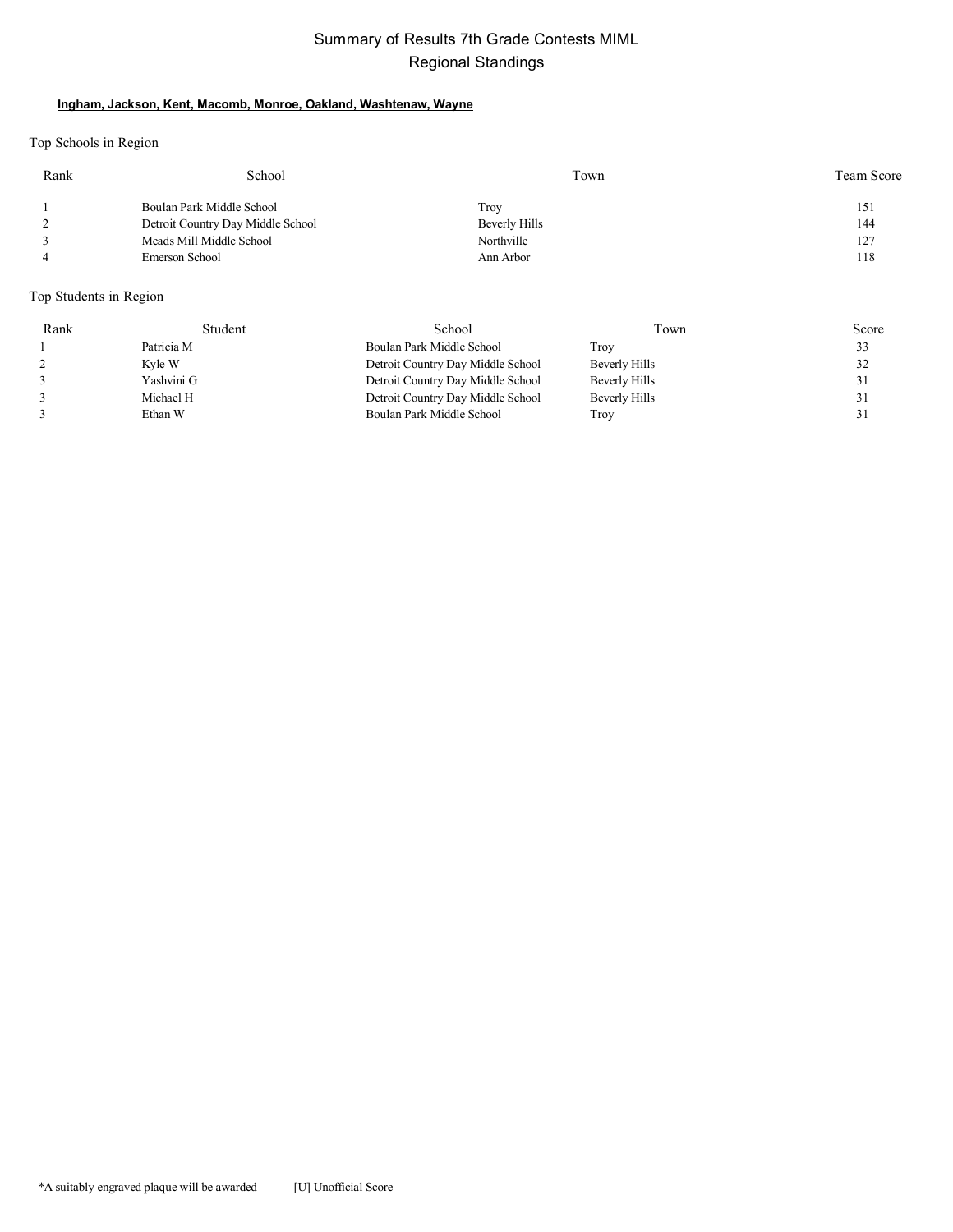### Summary of Results 8th Grade Contests MIML

# Top 8 Schools in League--8th Grade (11 Schools)

| Rank         | School                            | Town                 | Team Score |
|--------------|-----------------------------------|----------------------|------------|
| $*1$         | Boulan Park Middle School         | Troy                 | 161        |
| $*$          | Detroit Country Day Middle School | <b>Beverly Hills</b> | 156        |
|              | Meads Mill Middle School          | Northville           | 155        |
|              | West Bloomfield MS                | West Bloomfield      | 140        |
|              | Emerson School                    | Ann Arbor            | 137        |
| <sub>(</sub> | Frost Middle School               | Livonia              | 129        |
|              | Bedford JHS                       | Temperance           | 120        |
|              | St. John Lutheran School          | Rochester            | 102        |

# Top 36 Students in League--8th Grade

| Rank    | Student         | School                            | Town                 | Score |
|---------|-----------------|-----------------------------------|----------------------|-------|
| $*_{1}$ | Rishi C         | Meads Mill Middle School          | Northville           | 34    |
| $*_{1}$ | William D       | Boulan Park Middle School         | Troy                 | 34    |
| 3       | Seungheon L     | Boulan Park Middle School         | Troy                 | 33    |
| 3       | Ryan S          | Meads Mill Middle School          | Northville           | 33    |
| 5       | ada g           | Detroit Country Day Middle School | <b>Beverly Hills</b> | 32    |
| 5       | Ashrita R       | Detroit Country Day Middle School | Beverly Hills        | 32    |
| 5       | Eric Z          | Boulan Park Middle School         | Troy                 | 32    |
| 8       | Ian B           | Boulan Park Middle School         | Troy                 | 31    |
| 8       | Aarush D        | Boulan Park Middle School         | Troy                 | 31    |
| 8       | Atul G          | Boulan Park Middle School         | Troy                 | 31    |
| 8       | Walter G        | Emerson School                    | Ann Arbor            | 31    |
| 8       | Justin H        | Detroit Country Day Middle School | <b>Beverly Hills</b> | 31    |
| 8       | Sriraam H       | Meads Mill Middle School          | Northville           | 31    |
| 8       | Ryeo-Won K      | Boulan Park Middle School         | Troy                 | 31    |
| 8       | Jing-Yi M       | Boulan Park Middle School         | Troy                 | 31    |
| 8       | Neel N          | Boulan Park Middle School         | Troy                 | 31    |
| 8       | Pratyush N      | Boulan Park Middle School         | Troy                 | 31    |
| 8       | ray s           | Detroit Country Day Middle School | <b>Beverly Hills</b> | 31    |
| 19      | Alyson D        | Detroit Country Day Middle School | <b>Beverly Hills</b> | 30    |
| 19      | Matthew D       | Detroit Country Day Middle School | <b>Beverly Hills</b> | 30    |
| 19      | Raghav K        | Detroit Country Day Middle School | Beverly Hills        | 30    |
| 19      | Reyhan K        | Frost Middle School               | Livonia              | 30    |
| 23      | Rohit M         | Meads Mill Middle School          | Northville           | 29    |
| 23      | Andrew R        | Emerson School                    | Ann Arbor            | 29    |
| 23      | Haochen T       | Detroit Country Day Middle School | <b>Beverly Hills</b> | 29    |
| 23      | Haven W         | West Bloomfield MS                | West Bloomfield      | 29    |
| 27      | Alexandru B     | <b>Frost Middle School</b>        | Livonia              | 28    |
| 27      | Julia B         | Detroit Country Day Middle School | <b>Beverly Hills</b> | 28    |
| 27      | Kellen G        | <b>Bedford JHS</b>                | Temperance           | 28    |
| 27      | Yefim G         | West Bloomfield MS                | West Bloomfield      | 28    |
| 27      | Sela K          | West Bloomfield MS                | West Bloomfield      | 28    |
| 27      | Aiden L         | Meads Mill Middle School          | Northville           | 28    |
| 27      | Harshavardhan N | Detroit Country Day Middle School | <b>Beverly Hills</b> | 28    |
| 27      | Jacob P         | West Bloomfield MS                | West Bloomfield      | 28    |
| 27      | Rayna P         | Detroit Country Day Middle School | <b>Beverly Hills</b> | 28    |
| 27      | victoria w      | Detroit Country Day Middle School | Beverly Hills        | 28    |
|         |                 |                                   |                      |       |